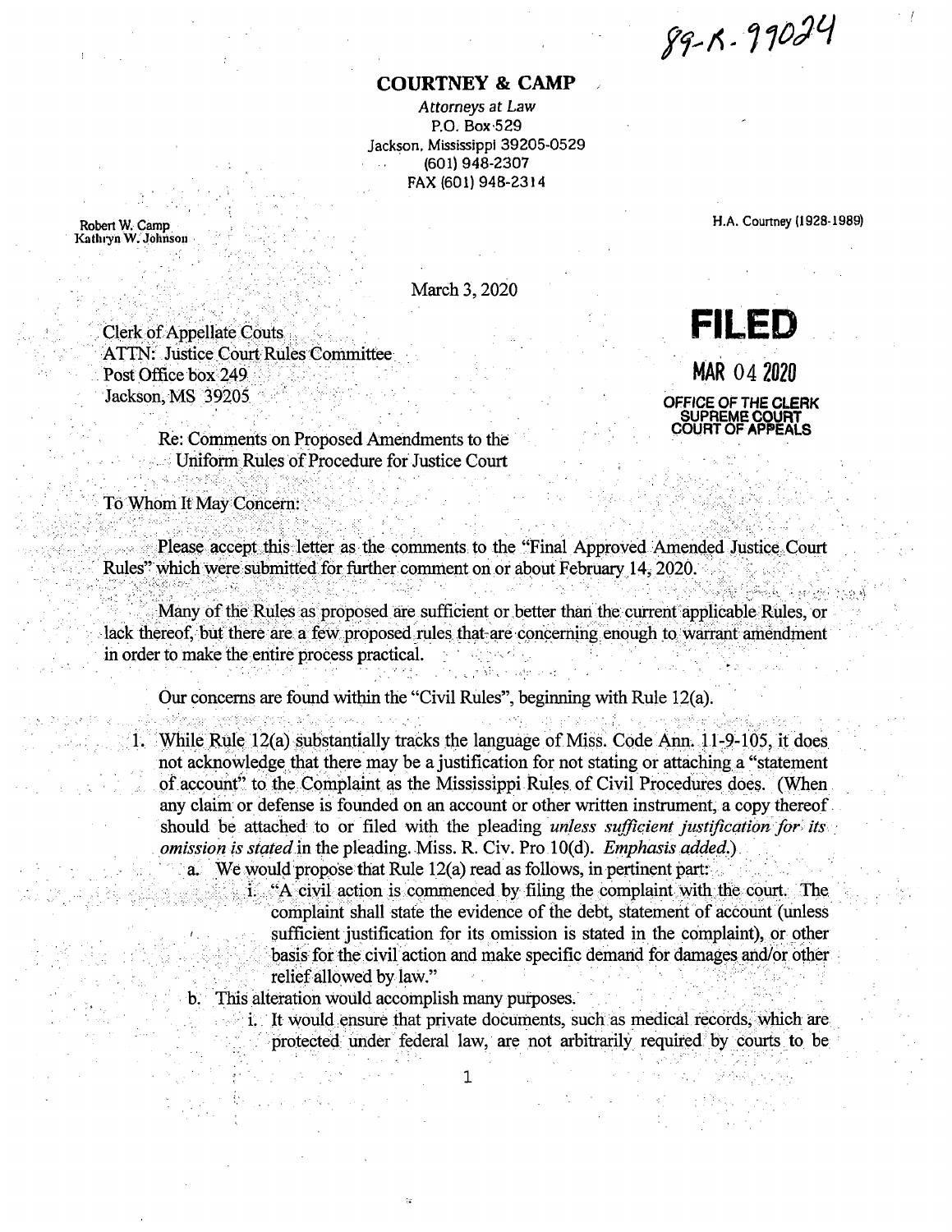placed in the public domain, thereby protecting both Defendants from an invasion of their privacy and Courts from breaking federal law.

- ii. Plaintiffs would not be required to submit lengthy contracts or statements that would in turn not need to be filed by court clerks.
- 2. Rule 14 appears to be an improvement in defining many aspects of Justice Court process, but the inclusion of Rule 14(m), which mandates that a Judge shall dismiss an action where service of process has not been made upon with defendant within sixty (60) days after the filing of the complaint, entirely negates any progress made by the proposed alterations. \*It is worth noting that Plaintiffs have 120 days to serve named Defendants for suits filed in County, Circuit, and Federal Courts.
	- a. Rule 14(m) is impractical in all jurisdictions, but impossible in larger jurisdictions. In practice, Plaintiffs have no idea whether a complaint has been served until they appear for their initial court date. This court date, more often than not, is at least 60-90 days from the date of filing.
		- i. This fact alone is sufficient to remove this subsection from the proposed rules. In practice, 14(m) will amount to:
			- 1. Constant dismissals of legitimate causes of action,
			- 2. Clerk's offices being inundated with Motions for Extension of Time for cases, even where process has been served, and
			- 3. Endless phone calls to already busy Justice Court clerks and staff by plaintiffs attempting to check process before their 60 days expires.
				- a. Many of these courts do not keep computer records and have to pull physical files in order to obtain an update requested by a party.
	- b. Viewing Rule 14 as a whole, considering Rule 14(m) and its 60-day drop dead date, subsections (f) and (g) become impossible as well, as neither dictates any sort of time frame and both anticipate that a Plaintiff is aware of the status of process.
		- i. The Rule give the constable has no time frame in which to attempt process, but Rule 14(f) allows the clerk to forward process to the sheriff "when any process has not been returned by the constable as required by this rule." In other words, since the rule places no time limitation upon the constable, this subsection has no practical use. It also would appear not to apply to process that was returned "Unable to Locate".
		- ii. Subsection (g) has the same issues as subsection (f), but does at least allow for the Plaintiff to request service by a process server of its choosing presumably by asserting that process has not been returned as required. However, the issue still remains as is in subsection (f).
	- c. Subsection (m) should be removed, or amended, and Plaintiffs should have the option to control service of process in their own cases.
		- i. Compliance with subsection (m) is impractical in most jurisdictions and impossibly in many. Its removal is the easiest solution, but an alternative amendment to the subsection could read as follows:
			- **1. (m) Time limit for service.** The justice court judge may dismiss without prejudice any action where, without good cause, it appears